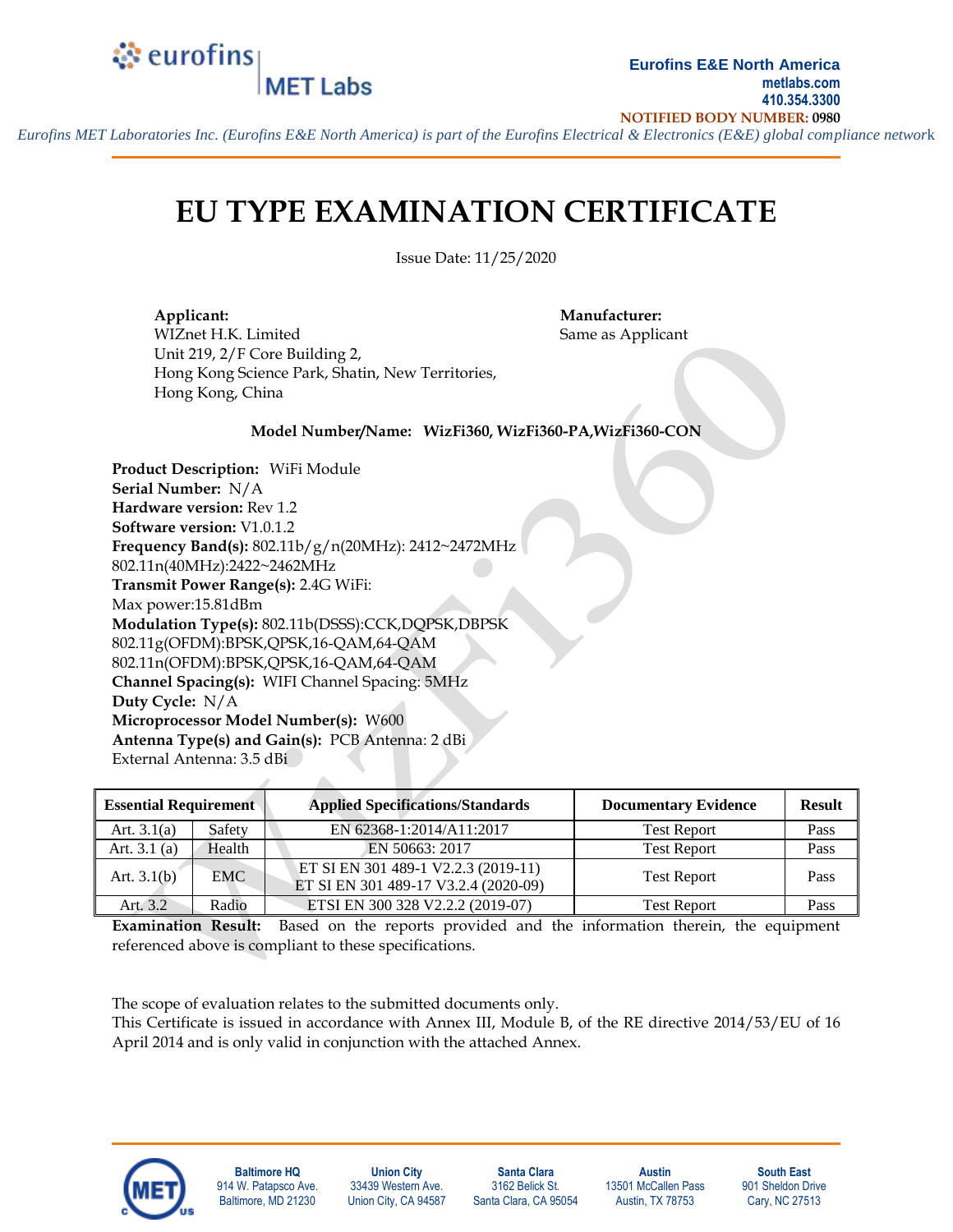### े eurofins **MET Labs**

**Eurofins E&E North America metlabs.com 410.354.3300 NOTIFIED BODY NUMBER: 0980**

*Eurofins MET Laboratories Inc. (Eurofins E&E North America) is part of the Eurofins Electrical & Electronics (E&E) global compliance networ*k

Tom Zhang Technical Reviewer REDCA Program, Eurofins MET Labs

**Project Number: 1150-11-2020-110706**



**Baltimore HQ** 914 W. Patapsco Ave. Baltimore, MD 21230

**Union City** 33439 Western Ave. Union City, CA 94587

**Santa Clara** 3162 Belick St. Santa Clara, CA 95054

**Austin** 13501 McCallen Pass Austin, TX 78753

**South East** 901 Sheldon Drive Cary, NC 27513